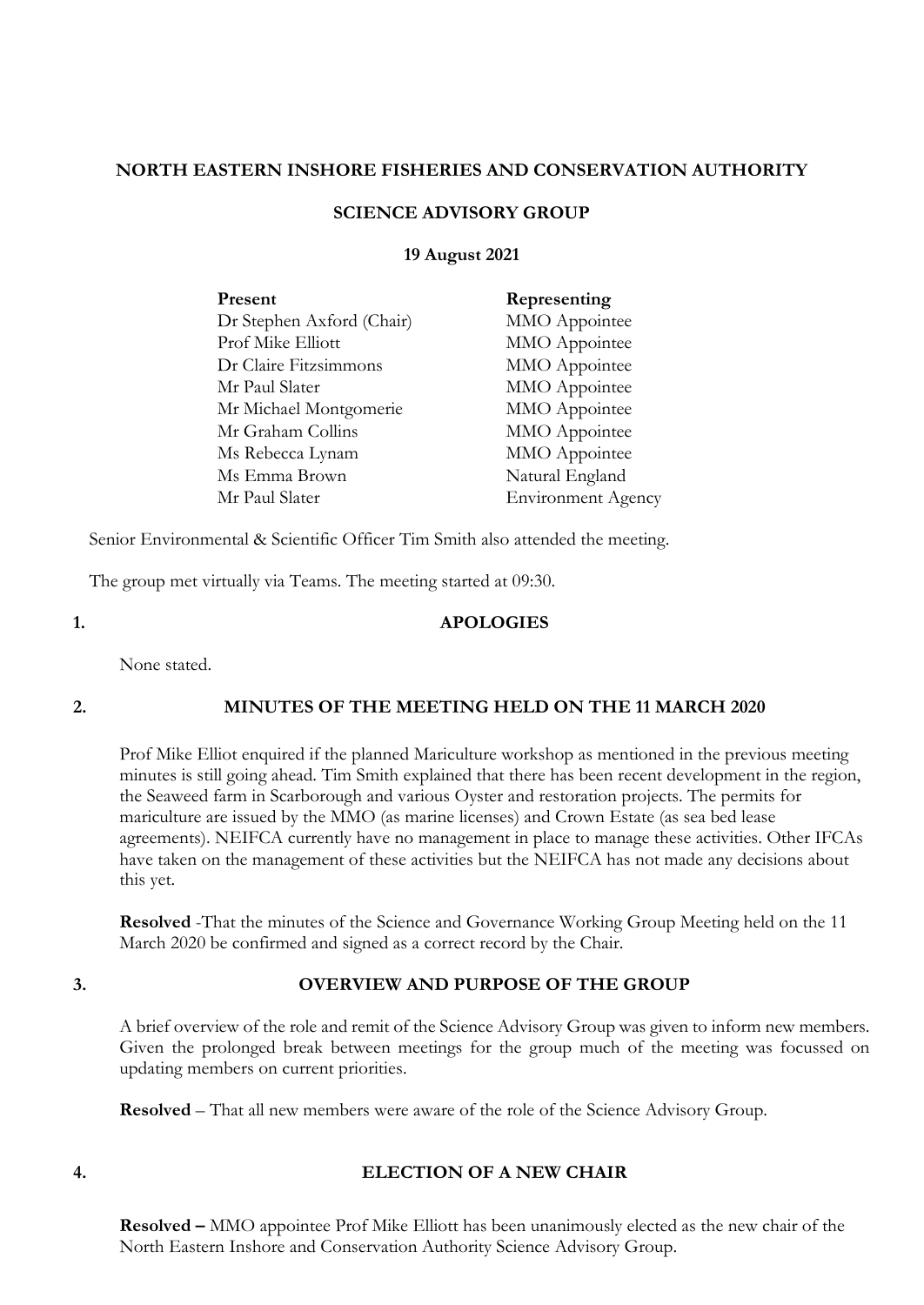## **5. STAFFING POSITION AND IMPACTS OF THE PANDEMIC ON THE SAG**

Senior Environmental and Scientific Officer Tim Smith gave an update on staffing vacancies and the impact of the COVID-19 pandemic on NEIFCAs survey capacity. Vacant positions within the Environmental and Scientific team had been carried since June 2020. The NEIFCA has now completed the recruitment process and appointed two new members of staff for the Environmental and Scientific team, Samira Anand and Ralf Bublitz, expecting them to start by the end of September. MMO appointee Prof Mike Elliot asked about the planned work patterns in line with COVID-19 restrictions. Senior Environmental and Scientific Officer Tim Smith explained that in the beginning it will be mainly office based to get the team familiarised and up to speed and once the new staff have been issued with laptops there will be a hybrid approach with working from home at times.

**Resolved** – Members noted the report.

## **6. SCALLOP DREDGING RESEARCH AND MANAGEMENT**

An overview of the work undertaken in the development of the scallop dredge fishery was given by Senior Environmental and Scientific Officer Tim Smith. A draft Fishery Management Plan has been developed, however, this needs to be considered in light of the on-going development of national Fishery Management Plans as part of the new Fisheries Act.

Discussions were held regarding the frequency of habitat video data collection considering future evidence needs. It was agreed that video surveys would be carried out during alternate years so that analysis could be undertaken if required. Surveys would be undertaken during 2022. The target of 36 observer trips aboard permitted dredge vessels and the impact on staff resources was also discussed. Prof Mike Elliot suggested looking at the data from previous years and assessing the number of surveys required to retain confidence in the data collected. Members discussed the possibility of getting students from the University of Hull doing the offshore sampling for their projects or as part of a module with Ralf Bublitz as the liaison.

**Resolved** – Members agreed that habitat video footage would be captured in 2022. Members agreed that the number of surveys should be reduced once Tim Smith has looked at the previous data. **Actions –** Video surveys should be added to the 2022/23 survey plan. Review number of observer trips needed to retain confidence in bycatch and stock data.

## **7. NATIONAL WORKSTREAMS**

Senior Environmental & Scientific Officer Tim Smith explained that the development of Fisheries Management Plans has been put on hold given announcements surrounding national Fisheries Management Plans. At this time it is not clear what the format of the plans or what the role of the IFCAs in their development will be. An update was given to members on engagement in the process to date including representation at the Crab and Lobster science group, which sits under the Shellfish Industry Advisory Group being hosted by Seafish.

**Resolved** – Members agreed to endorse Tim Smith's work if needed and to support on guidance to where his time is best spent in this development process for the FMPs.

## **8. IFCA TAG – METRIC AND REPORTING DEVELOPMENT**

Senior Environmental & Scientific Officer Tim Smith updated members on the metric and reporting development work begun by the AIFCA. This is in response to perceived challenges in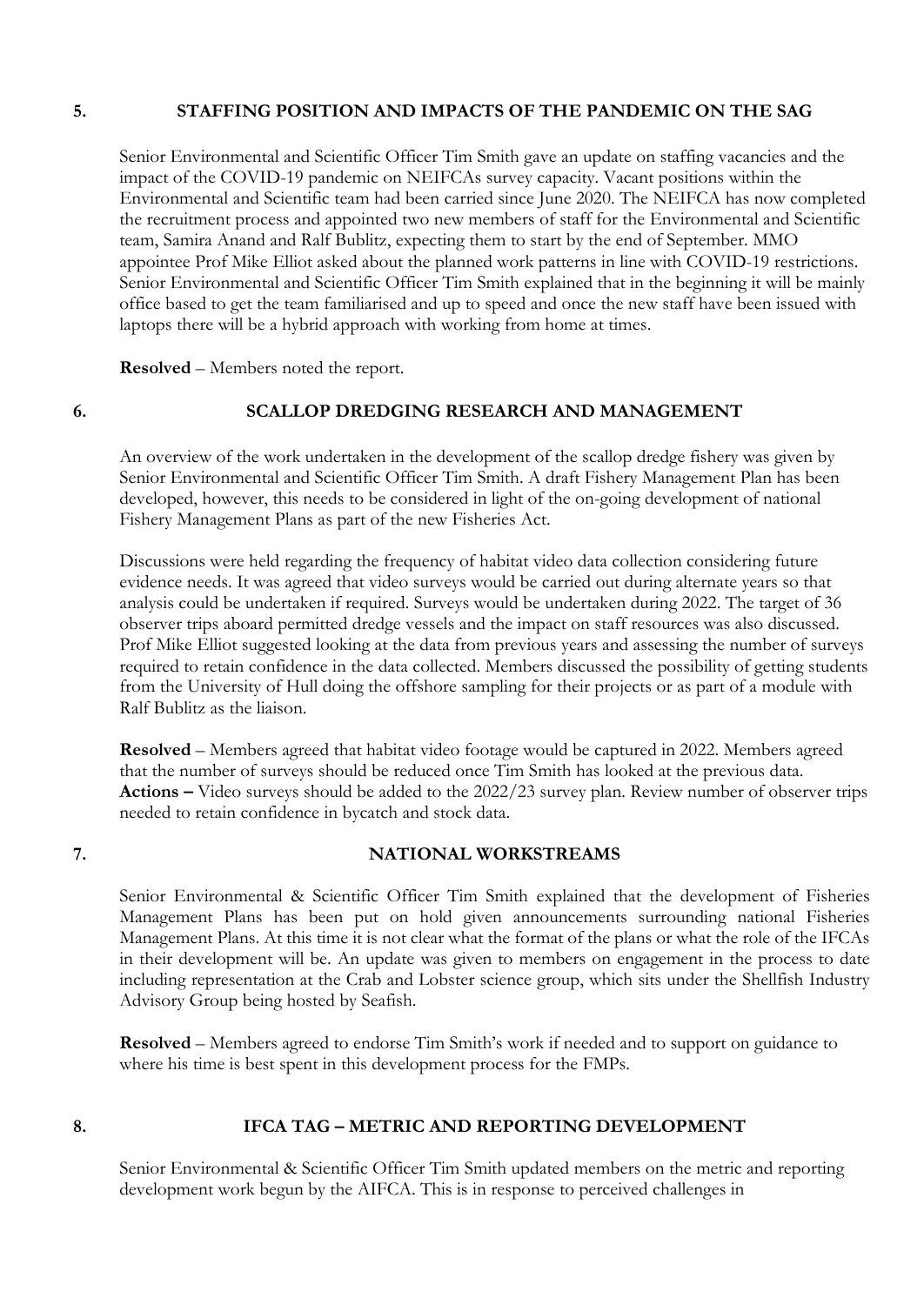communicating the work and the value of the IFCAs in fisheries management, evidence collection and novel research to DEFRA. A 'Theory of change' model is being promoted as an appropriate framework to achieve these objectives. Funding has been secured by the AIFCA to develop this workstream.

**Resolved** – Members agreed that there is a need for more publicity of IFCA's work e.g. maps for different activities, more visible accessibility for the data the IFCA is collecting and increased presence at important meetings

# **9. IFCA/MMO SIGHTINGS PROJECT, CATCH REPORTING**

Completed Marine Protected Area assessments highlighted a need for better vessel monitoring and catch recording systems to adequately manage fisheries within the NEIFCA district. The introduction of an Automatic Identification System bylaw had been rejected by central government on grounds of duplication with the planned national Inshore Vessel Monitoring System project. An urgent need for information related to inshore fisheries has been identified by Defra, who have tasked the MMO with undertaking an update of the National Inshore Fishing Data Layer which was produced by analysis of IFCA sightings data. The IFCA TAG and AIFCA are aiding the MMO in this task.

Members were informed that the national under 10m catch reporting app was operational but not yet fully enforced. The system does not require band of capture to be reported by fishers, which would distinguish catches made within the NEIFCA district. This issue has been raised with the MMO in multiple forums and may be addressed in the future. A permit specific catch return system is currently being developed by an external supplier. This new database will also act as a replacement for the current FLARE system used for permits. This will be integrated with the new website currently being developed.

**Resolved** – Members noted the report. Members requested that the State of the Fisheries report be updated.

## **10. SPURN EELGRASS BYELAW REVIEW**

Senior Environmental and Scientific Officer Tim Smith advised that the eelgrass protection area at Spurn Point was in need of revision given the continued recorded presence of the species outside the boundary defined within the Humber Fishing Byelaw.

**Resolved** – Members agreed that a revised byelaw should be presented.

# **11. BAIT DIGGING AND SHORE COLLECTION – FISHGIG**

Senior Environmental and Scientific Officer Tim Smith explained considerations surrounding the management of recreational and bait collection activities within the district, particularly at Bran Sands in the Tees Estuary. A joint IFCA working group had been established to develop a management guidance document for use by IFCA Authorities.

**Resolved** – Members noted the report.

## **12. SEA BASS**

Senior Environmental and Scientific Officer Tim Smith informed members that the shore net fishery had started again. Catch returns would be collected as in previous years however no further work was planned.

IFCA is not planning any actions for the Sea Bass fisheries. The shore netting fishermen have started again and there doesn't seem to be any need for research as it is a long-established fishery. Only catch return data will be collected.

**Resolved** – Members noted the report.